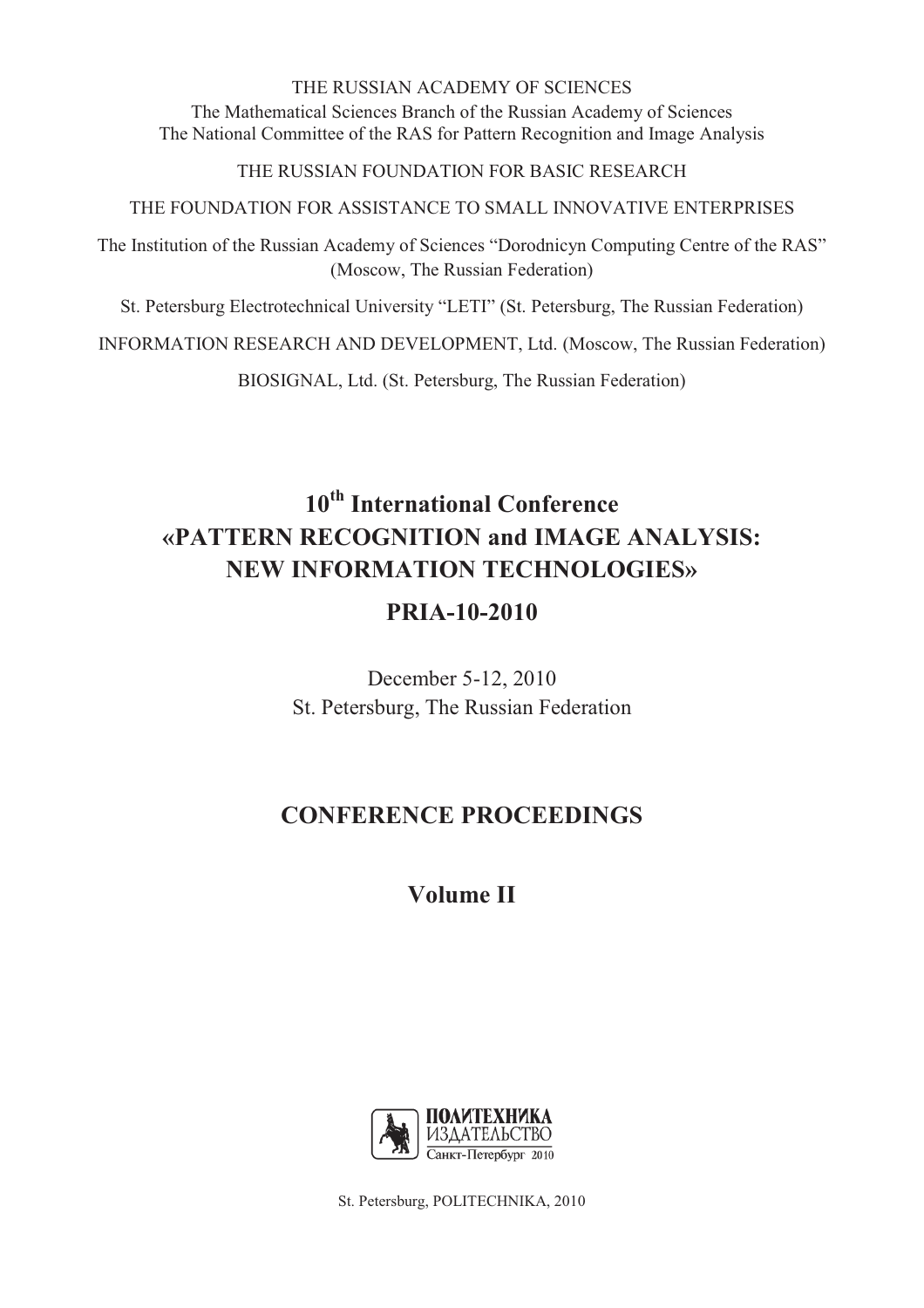## The **Editorial board**

## **Chairman**

Yu.I. Zhuravlev, Professor, Full Member of the RAS (Conference Chairman) **Vice-Chairmen**  I.B. Gurevich, Dr.-Eng. (Conference Vice-Chairman) H. Niemann, Professor (Program Committee Chairman) A.P.Nemirko, Professor (Local Committee Chairman) **Scientific Secretaries**  Yu.O.Trusova, Dr. (Scientific Secretary) O.D.Yur'eva, Dr. (Conference Committee Scientific Secretary) **Members**  V.M. Kutuzov, Professor (Conference Vice-Chairman) I.G.Persiantsev, Professor (Program Committee Member) V.V.Sergeev, Professor (Program Committee Member) Yu.G.Vasin, Professor (Program Committee Member) V.V.Yashina, Dr. (Conference Committee Scientific Secretary)

The papers are published as they were presented by the authors.

10<sup>th</sup> International Conference on Pattern Recognition and Image Analysis: New Information Technologies (PRIA-10-2010). St. Petersburg, December 5-12, 2010. Conference Proceedings (Vol. I-II), Volume II, SPb.: Politechnika, 2010.

ISBN 978-5-7325-0972-4

The Proceedings include peer-reviewed papers of the  $10<sup>th</sup>$  International Conference on Pattern Recognition and Image Analysis: New Information Technologies (PRIA-10-2010), conducted by the National Committee for Pattern Recognition and Image Analysis of the Russian Academy of Sciences, by the Institution of the Russian Academy of Sciences "Dorodnicyn Computing Centre of the RAS" (Moscow, the Russian Federation), and by St. Petersburg Electrotechnical University "LETI" (St. Petersburg, the Russian Federation) with financial and organizational support of the Mathematical Sciences Department of the Russian Academy of Sciences, of the Russian Foundation for Basic Research, of the Foundation for Assistance to Small Innovative Enterprises, of the Biosignal, Ltd. (St. Petersburg, The Russian Federation), and of the Information Research and Development, Ltd. (Moscow, the Russian Federation).

> УДК 004.93 (082) ББК З2.97я43

ISBN 978-5-7325-0972-4 © Papers authors, 2010

© The National Committee for Pattern Recognition and Image Analysis of the Russian Academy of Sciences, 2010 © The Institution of the Russian Academy of Sciences "Dorodnicyn Computing Centre of the RAS" (Moscow, The Russian Federation), 2010 © St. Petersburg Electrotechnical Uuniversity "LETI" (St. Petersburg, The Russian Federation), 2010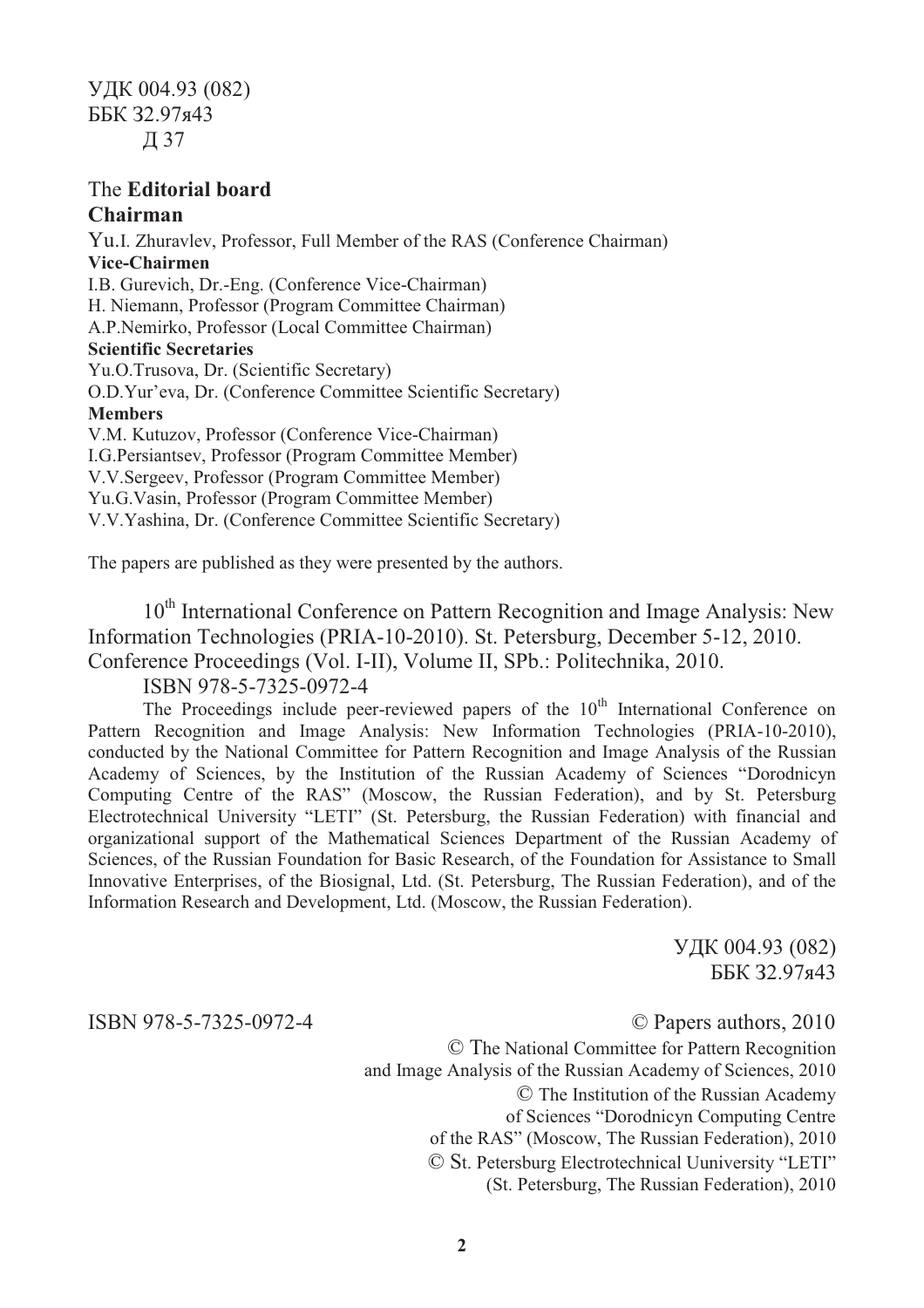| Egoshin M.A., Khafizov R.G. Inverse Filtering Application for Processing of Prostate<br>269                                                                                      |
|----------------------------------------------------------------------------------------------------------------------------------------------------------------------------------|
| Kalinichenko A.N., Yuryeva O.D. Recognition of Human Psychophysiologic Conditions by<br>273                                                                                      |
| Khachay M., Kobylkin K., Khachay D. Modification of Simple Beat Tracking Algorithm 277                                                                                           |
| Kopenkov V.N., Sergeev V.V., Timbay E.I. Investigation of the Regression Reconstruction<br>Methods Used for the Solution of Multivariate Indirect Measurements Task 281          |
| Krasheninnikov V.R., Kopylova A.S. The Comb Detection on Images of Blood Serum Facia  285                                                                                        |
| Krasheninnikov V.R., Krasheninnikova N.A., Kuznetsov V.V., Lebedeva E.U. Optimization<br>289                                                                                     |
| Kulikov D., Strelnikov K. Spectrum Samples Mode Film Grain Reconstruction  293                                                                                                   |
| Kuzikowski S.A., Elykov N.A., Belago I.V., Bartosh V.S. T&L Optimized Progressive<br>297                                                                                         |
| Lobantsov V.V., Matveev I.A., Murynin A.B. Method of Multimode Biometric Data Analysis                                                                                           |
| Lukina T., Konushin V. Age Estimation Using Additional Unlabeled Face Images 305                                                                                                 |
| Manilo L.A., Volkova S.S. Anesthesia Stages Recognition Based on EEG Approximate<br>309                                                                                          |
| Mazurov V., Khachay M., Scharf V. Cycles of the Feasible Subsystems and Historical                                                                                               |
| Miroshnichenko L.A., Gusev V.D., Kiknadze I.I., Gunderina L.I., Istomina A.G. Complexity<br>Decompositions in the Problem of Comparing Polytene Chromosome Banding Sequences 317 |
| Morozov A.A., Namestnikov S.M. 3D Underwater Scene Simulation by Means of Graphic                                                                                                |
| Murashov D., Kamyshanov E. A Comparative Study of Point Set Registration Algorithms323                                                                                           |
| Myasnikov V.V., Ivanov A.A. Photodetection Devices Recognition Based on Analysis of                                                                                              |
| Nedzved O., Ablameyko S., Belotserkovsky A., Gurevich I., Myagkov A., Yashina V.                                                                                                 |
| Nekrasov K., Vetrov D., Laptev D. Automatic Detection of Cell Division Intensity in Budding                                                                                      |
| Pyatnitskiy A.M. Statistically Motivated Clustering and Automated Processing of the Blood                                                                                        |
| Rozhentsov A.A., Sazanov G.R. Autonomous Navigation of a Vehicle According to Electronic                                                                                         |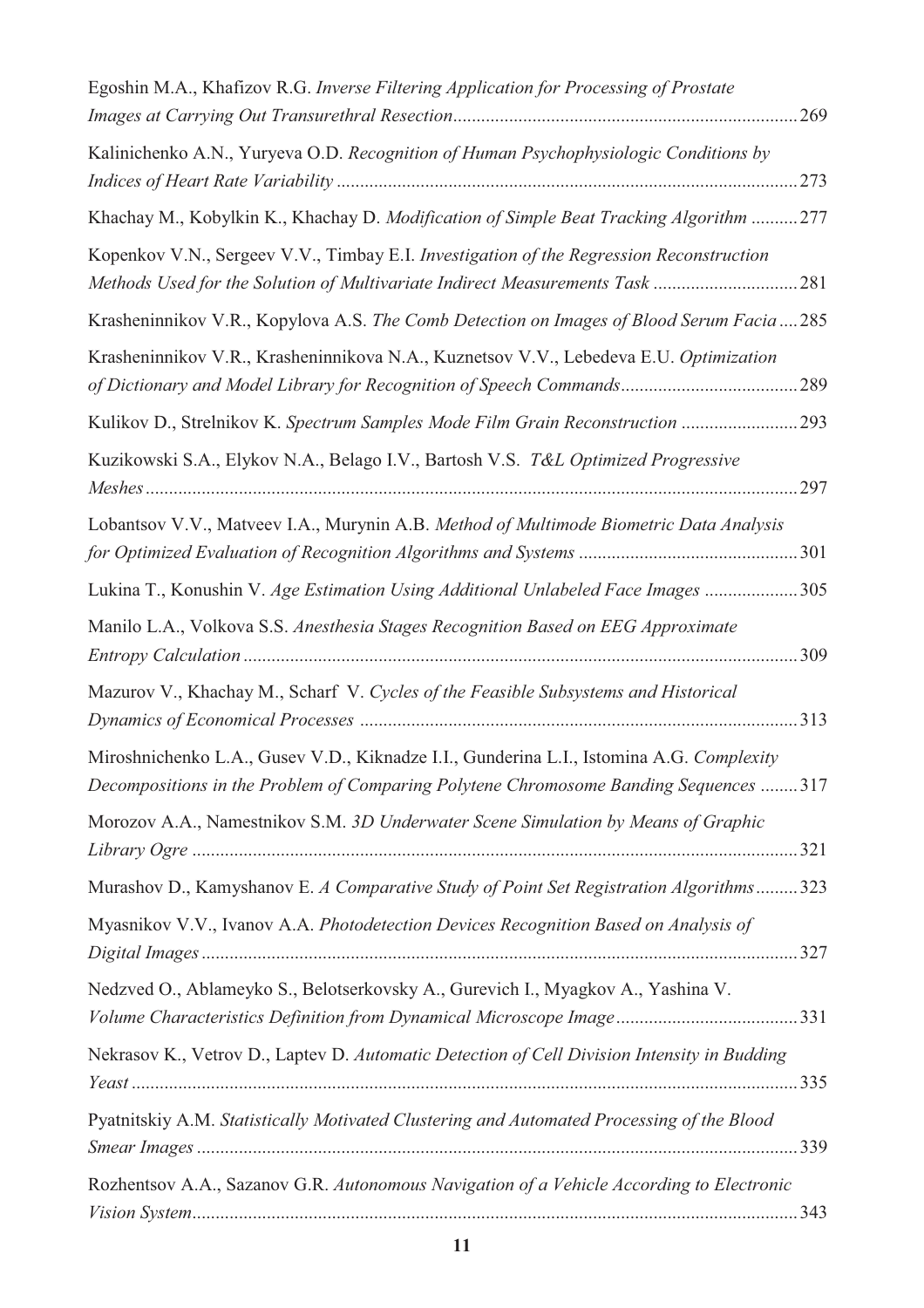## **VOLUME CHARACTERISTICS DEFINITION FROM DINAMICAL MICROSCOPIC IMAGE<sup>1</sup>**

**O. Nedzved<sup>2</sup> , S. Ablameyko3,4, A. Belotserkovsky<sup>3</sup> , I.Gurevich<sup>5</sup> , A. Myagkov<sup>5</sup> , V. Yashina<sup>5</sup>**

 **Belurusian State Medical University, Olga\_Nedzved@tut.by United Institute of Informatics Problems of the National Academy of Sciences of Belarus, nedzveda@newman.bas-net.by Belarusian State University, ablameyko@bsu.by Computing Centre, Russian Academy of Sciencesv, aem.istranet@gmail.com,** 

**werayashina@mail.ru.** 

In this paper method of dynamical cytological objects analysis is proposed. This method is based on properties of unicellular organisms. Organisms are displaced during the process of acquisition. Each new position of an object can be considered for the construction of three-dimensional model of stereo. However, the methods for obtaining images in optical microscopy lead to difficulties that must be considered.

### **Introduction**

In modern medicine there is a problem of receiving and processing of the threedimensional images of cell cultures. However, most of the equipment to enter the medical images based on one sensor, that means only one image is the source for the analysis.

There are several methods of sensing an object in optical microscopy for obtain volume characteristics (fig.1)



Fig. 1. Scheme sensing an object in microscopy: a-c) with scanning probe light beam relative to a stationary object; d, e) with the motion of the object relative to a fixed beam of probing light way. 1, 5 - front and rear focal plane of the microscope objectives, 2, 4 microobjectives, 3 - object, 6 - source 7 - holder.

 In real life, the optical system of the microscope always has the defect of the optical axis (fig. 1). Optical axis of parts of the system of lighting and imaging system does not match. This defect causes the uneven illumination in the field of view and additional shadow on microscopic objects.

On the other way if the object is not static it is moved into the field of view. This feature allows us to obtain the projections from different angles.



Fig. 2. Scheme sensing an object in microscopy with broken optical axis.

Some method of determination of the correspondence between the points or fragments of two images corresponding to the same elements of the scene underlies of any system stereo reconstruction.

The problem of three-dimensional reconstruction of biological moving object has several features that require specific methods of solution. It is primarily due to the diffuse, low-contrast nature of the borders, as well as with a complicated evolution of the object itself. In addition, this type of scene is dynamic so synchronous stereo is not allows.

Thus, the stereomonitoring of medical objects requires to develop new tools of 3D reconstruction and formulation of requirements for stereo systems on the basis of evaluation of their potential.

 In this paper we consider the possibility of medical stereoreconstruction of dynamic biological objects, provided that the displaced image can be used as an additional image in the construction of a stereopair.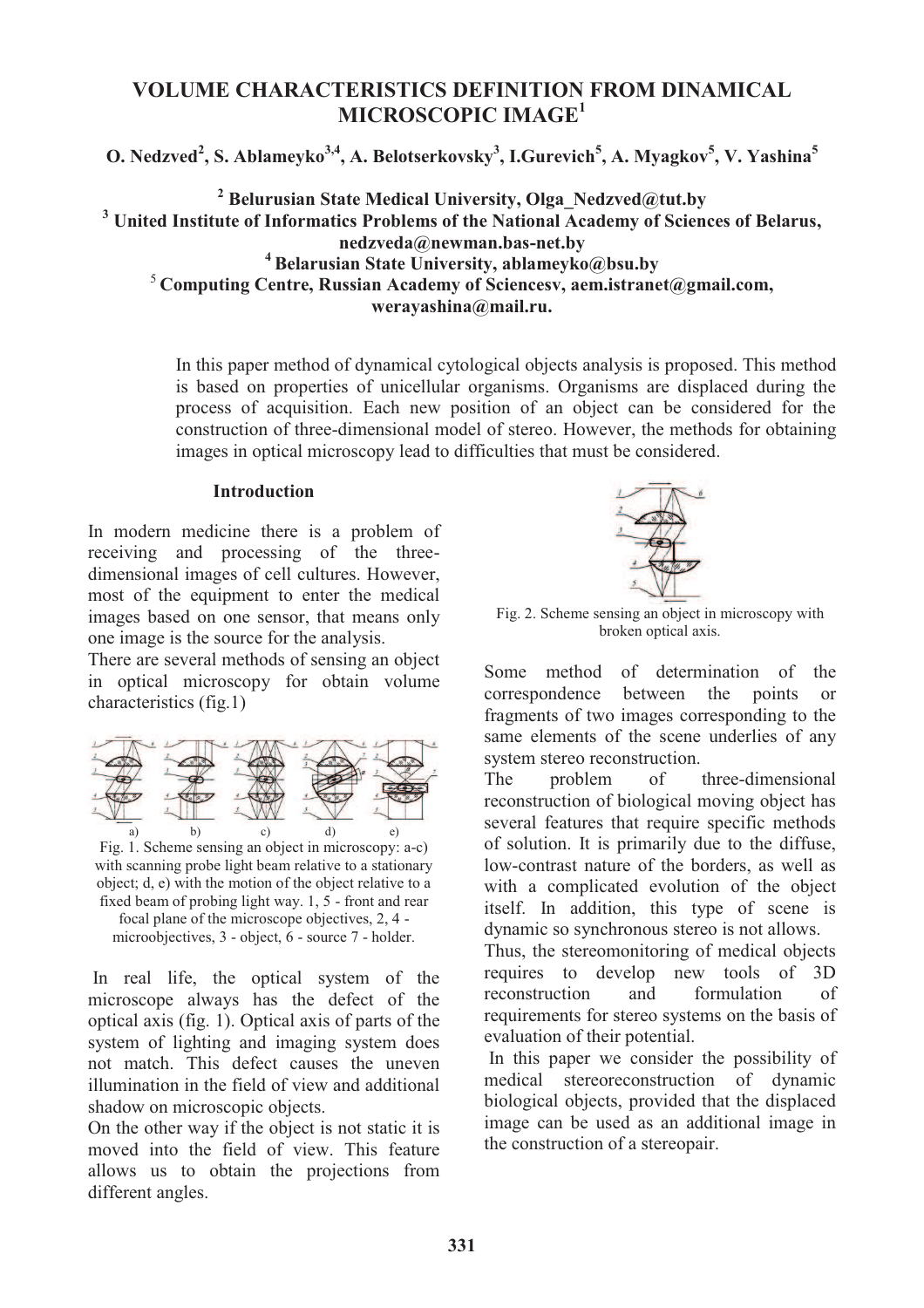### **Definition characteristics of optical system**

3D information is determined on the base of the motion of the object. Usually the movement is reflected by a sequence of images captured at stated intervals. The optical axis of the system is shifted resulting in a complex scheme.



Fig. 3. Important points in the field of view to determine the stereo.

This stereo is not quite usual. Shooting on a camera while the camera is not shifted, but the object itself (fig.4).

As a result, the problem of determining the distance is reduced to a problem for stereo, by defining the optical axis, the exchange of stereo images of places and moving objects segmentation.

For each local region characteristics of the anisotropy of the gradient of brightness are calculated. They represent the general direction of the image formed by shadows in the image (fig. 5).



Fig. 4. Determination of triangles and distances for stereo preparing.



Fig. 5. Scanning local region for pixel, the distribution of the anisotropy for this region.

As a result anisotropy map is created for the whole image. This map has strong smoothing and contrasting for best result. At the point of crossing by optical axis has the minimal value on this map (fig. 6).



Fig. 6. Map of anisotropy distribution.

## **Segmentation of dynamic objects and their position**

There are many algorithms for dynamic extraction of objects in images. Most of them are based on the determination of the background and its difference with the current image. The easiest way to determine the background is a creation of the histogram for each image pixel (fig. 7).

We can represent a sequence of images as a cube. We then construct a profile of brightness for each pixel along a line across all the image sequence. For these values we construct a histogram, determine the median on it and assigning the median value corresponding pixel. (fig. 7).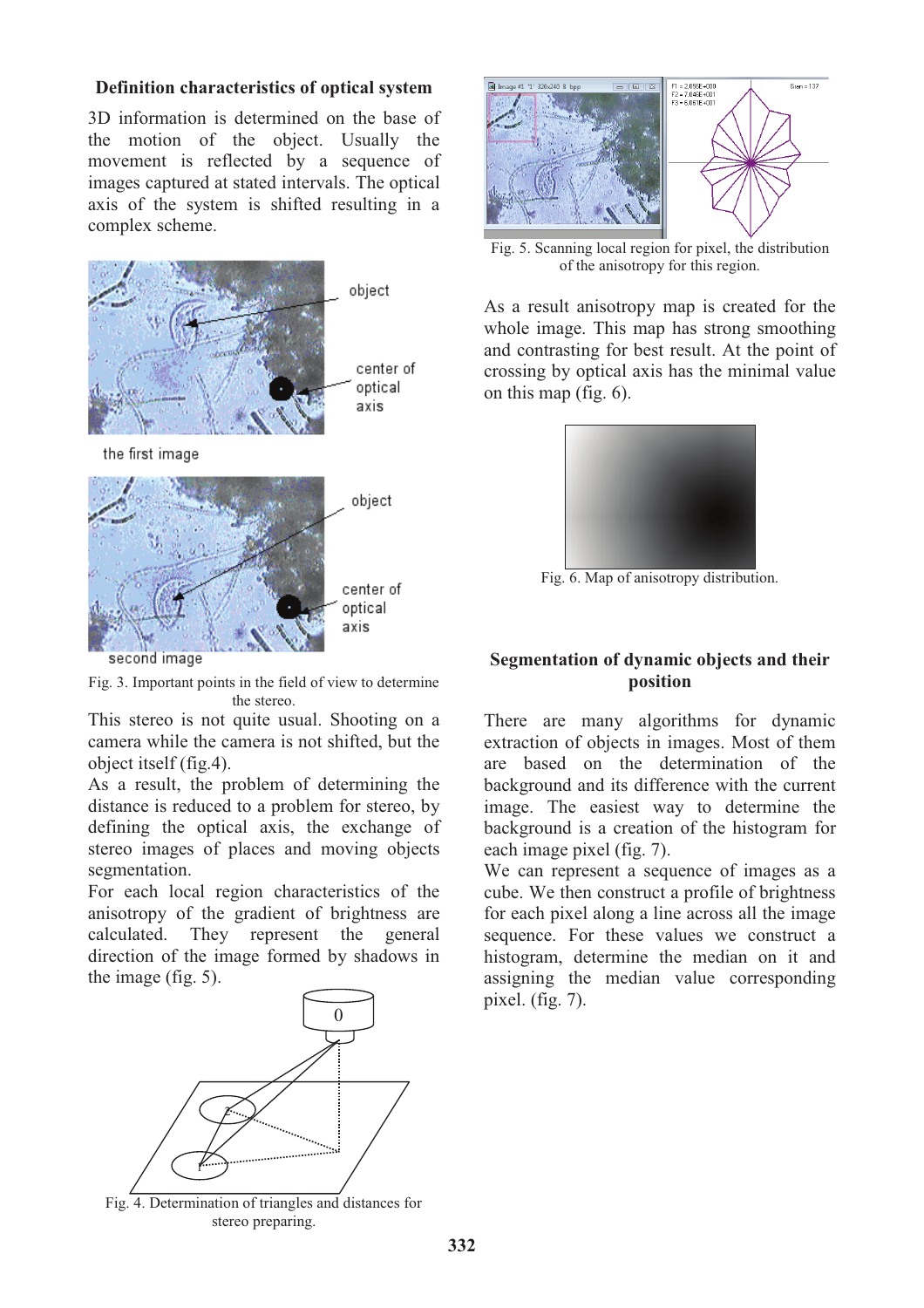

Fig. 7. Steps of detection of the background pixel values.

As a result, a background image. This image has a slight error that occurs when applying the noise the camera to the dynamic changes in the image. These noises are of little value and are removed by median filtering (fig. 8).



Fig. 8. The synthesized background image.

When the background image is known, it is easy to identify the position of the dynamic objects by calculating the modulus difference between the images.

To determine the position of the object it's necessary to make binarization of this difference. Binarization is performed by the Otsu threshold segmentation. [5]

The aim of this method is to select a threshold that minimizes the ratio of the combined dispersion to the dispersion between classes which defines a partition of the histogram on the thresholds. The result is an image with a large set of multitype objects. Determination of geometrical properties is being for their classification. Objects that fall out of a certain interval of geometric features, are removed. Defects in shape of objects are corrected by morphological operations and filling.



Fig. 9. The original image and the modulus of its difference with the background.



Fig. 10. The binary image after thresholding.



Fig. 11. The binary image after removing small objects.



Fig. 12. Shape correction by morphological processing.

A binary image of an object allows determining of the center of mass, the minimum and maximum coordinates, the coordinates of the contour of the object and its